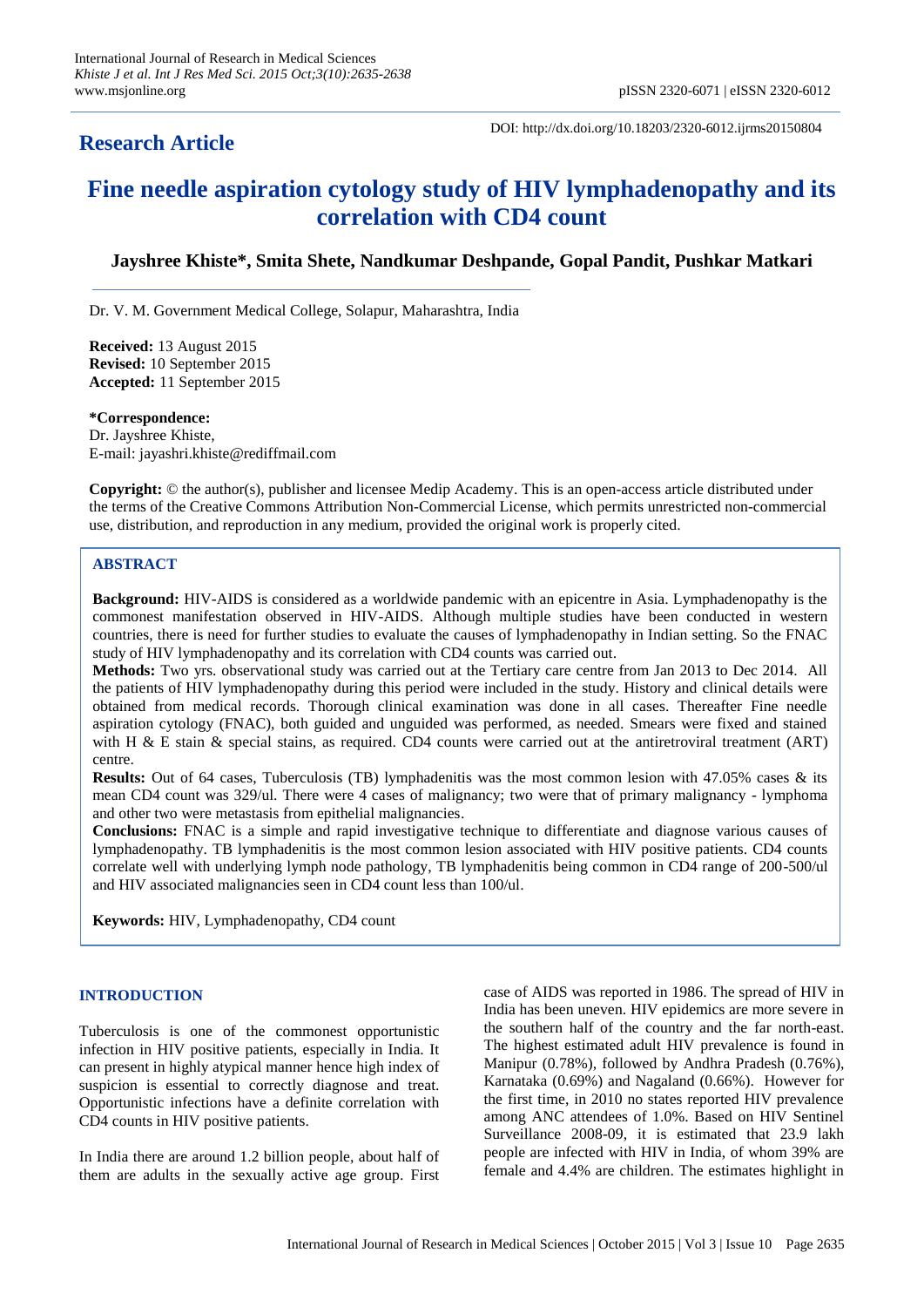overall reduction in adult HIV prevalence and HIV incidence (new infections) in India. Adult HIV prevalence at national level has declined from 0.41% in 2000 to 0.31% in 2009.<sup>1</sup>

Lymphocytes are the target cells for HIV infection. Variable degree of lymph node involvement is seen in all stages of HIV. Lymphadenopathy in HIV can also be due to opportunistic infections (TB, CMV, and Pneumocystis), malignancies (Hodgkin's and Non-Hodgkin's lymphoma) or metastases.<sup>2</sup>

#### **METHODS**

This is a 2 yrs. observational study carried out from Jan 2013 – Dec 2014 at a tertiary care center in Solapur. All the patients of HIV lymphadenopathy during this period were included in the study. Total 64 cases of HIV lymphadenopathy were studied during this period. Detailed clinical history was obtained from case papers. Thereafter thorough clinical examination of the patient was carried out. Both FNAC guided and unguided FNAC was done, as needed. Smears were routinely stained with H&E. ZN staining for AFB was done in selected cases. CD4 counts were obtained from ART centre with due permission of the nodal officer. Finally results were correlated with CD4 count.

#### **RESULTS**

There were total 64 cases among which 53 % cases were females & rest were males. Most common age group involved in the present study was 31-40 yrs.

Cervical lymphadenopathy was the most common lesion. About ninety percent (90.63%) cases were non neoplastic. Mean CD4 count was 410/ul, ranging between 68 – 1319 /ul. Four cases were found to have a malignancy, 2 of them were primary malignancies -Non Hodgkin's lymphoma and other two were metastasis from epithelial malignancies. Tuberculosis (TB) was identified as the most important cause of lymphadenopathy in the present study with 32 cases (50%).



**Figure 1: Lymphadenopathy (gross).**



**Figure 2: Microscopic picture of tuberculosis lymphadenitis showing well-formed granuloma with central caseous necrosis.**



**Figure 3: AFB positive bacilli.**

Other causes of lymphadenopathy identified in the present study were acute suppurative lymphadenitis, reactive lymphadenitis and Non-Hodgkin's lymphoma in decreasing order respectively. In two cases opinion was not possible.

#### **Table 1: Age wise distribution of cases HIV associated lymphadenopathy.**

| <b>Age Group</b> | <b>No. of cases</b> |
|------------------|---------------------|
| $0-10$           |                     |
| $11 - 20$        | 10                  |
| $21 - 30$        | 18                  |
| $31 - 40$        | 20                  |
| $41 - 50$        | 12                  |
| 51-60            |                     |
| 61-70            |                     |

#### **Table 2: Sites of involved lymph nodes.**

| <b>Site</b>         | No. of cases   |
|---------------------|----------------|
| Cervical            | 40             |
| Axillary            | $\mathfrak{D}$ |
| Submandibular       |                |
| Posterior triangle  | $\mathfrak{D}$ |
| Posterior Auricular | $\mathfrak{D}$ |
| Supraclavicular     |                |
| Intra-Abdominal     | $\mathfrak{D}$ |
| Generalized         |                |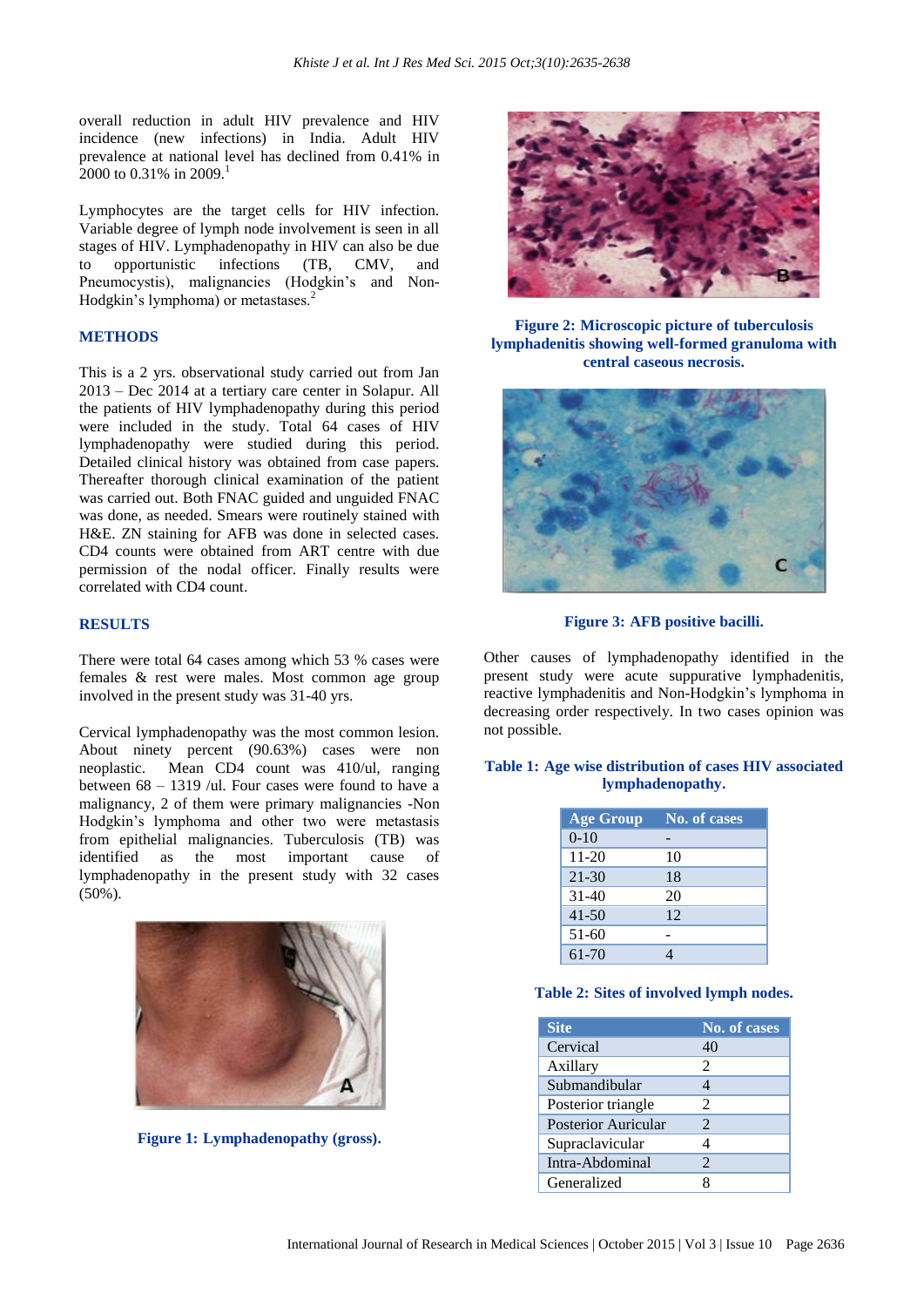#### **Table 3: Distribution of lymph node lesions in HIV positive patients diagnosed by fine needle aspiration cytology.**

| <b>Lesion</b>                        | No. of<br>cases (Out<br>of 58) | $\frac{0}{0}$<br>age | CD <sub>4</sub><br>range | <b>Mean</b><br>CD <sub>4</sub><br>count<br>(lul) |
|--------------------------------------|--------------------------------|----------------------|--------------------------|--------------------------------------------------|
| <b>Tuberculosis</b><br>lymphadenitis | 32                             | 55.17                | $81 -$<br>810            | 329                                              |
| Acute Suppurative<br>lymphadenitis   | 16                             | 27.58                | $196 -$<br>928           | 380                                              |
| Reactive<br>lymphadenitis            | 10                             | 17.24                | $162 -$<br>1319          | 493                                              |

Most of the TB lymphadenitis cases were males and the commonest age group was 31-40 yrs. CD4 count in TB lymphadenitis (TBL) cases ranged from 81-810/ul with a mean CD4 count of 329/ul. TB lymphadenitis was further classified into three categories depending on the presence of necrosis and granuloma – 1) Both caseous necrosis and granuloma, 2) Only necrosis and 3) Only granuloma. ZN staining for AFB was positive in all cases with caseous necrosis (8/8). While it was positive in 8/10 cases with both granuloma & necrosis and 6/14 cases in patients with only granuloma.



**Figure 4: Photomicrograph of Non-Hodgkin's lymphoma.**





#### **DISCUSSION**

Cervical lymphadenopathy was most commonly observed in the present study as well as in the studies conducted by Rajesh et al<sup>4</sup>, Vanisri et al<sup>5</sup> & Guru et al.<sup>7</sup> 31-40 was identified as the most common age group in the present, similar findings were noted by Rajesh et al4 and Guru et al.<sup>7</sup> In the present study there was slight female preponderance while studies conducted by Vanisri et al<sup>5</sup> (2008), Rajesh et al<sup>4</sup> (2010) & Neelam et al<sup>3</sup> (2014) showed slight male preponderance. This variation can be attributed to small sample size and geographic and ethnic factors. Tuberculous lymphadenitis is one of the most common causes of lymphadenopathy. In the present study, TB lymphadenitis was observed as the commonest lesion, our findings were corroborated by the independent studies carried out by Vanisri et al  $(2008)^5$ , Rajesh et al<sup>4</sup> (2010) & Neelam et al<sup>3</sup> (2014). In the study conducted by Shobhana et al $<sup>6</sup>$  mean CD4 count in TB lymphadenitis</sup> was 212/ul while in the present study, it was 329/ul. Both studies concurred - TB lymphadenitis is common in CD<sup>4</sup> count ranging from 200 to 500/ul. In both Kumar guru et al7 and the present study - Granulomatous lymphadenitis most commonly observed pattern of TBL while Neelima et al<sup>3</sup> observed Necrotizing granulomatous lymphadenitis as the most common pattern. In the present study, there were two cases of lymphoma with CD4 count - 68/ul. Similarly, Neelima et  $a^{\hat{1}^3}$  and Shobhana et  $a^{1^6}$  both had mean CD4 count < 100/ul in HIV associated malignancies. The cytologic criteria favouring diagnosis of tuberculosis, as defined by some workers comprise hypocellularity in smears, evidence of necrosis and presence of epithelioid cells with or without giant cells.<sup>8,9</sup> FNAC patterns may be used to predict the CD4 counts in HIV patients where  $CD_4$  counting facilities are not available or vice versa.<sup>10</sup>

#### **CONCLUSION**

FNAC is a simple and rapid investigative technique to differentiate and diagnose various causes of lymphadenopathy. TB lymphadenitis is the most common lesion associated with HIV positive patients. CD4 counts correlate well with underlying lymph node pathology, TB lymphadenitis being common in CD4 range of 200- 500/ul and HIV associated malignancies seen in CD4 count less than 100/ul.

*Funding: No funding sources*

*Conflict of interest: None declared Ethical approval: The study was approved by the Institutional Ethics Committee*

#### **REFERENCES**

1. Naco. HIV Sentinel Surveillance 2010-11 A Technical Brief. 2012. Available from: http://www.naco.gov.in/upload/Surveillance/Report & Publication/HSS 2010-11\_Technical Brief\_30 Nov 12.pdf Accessed on 07/09/2015.